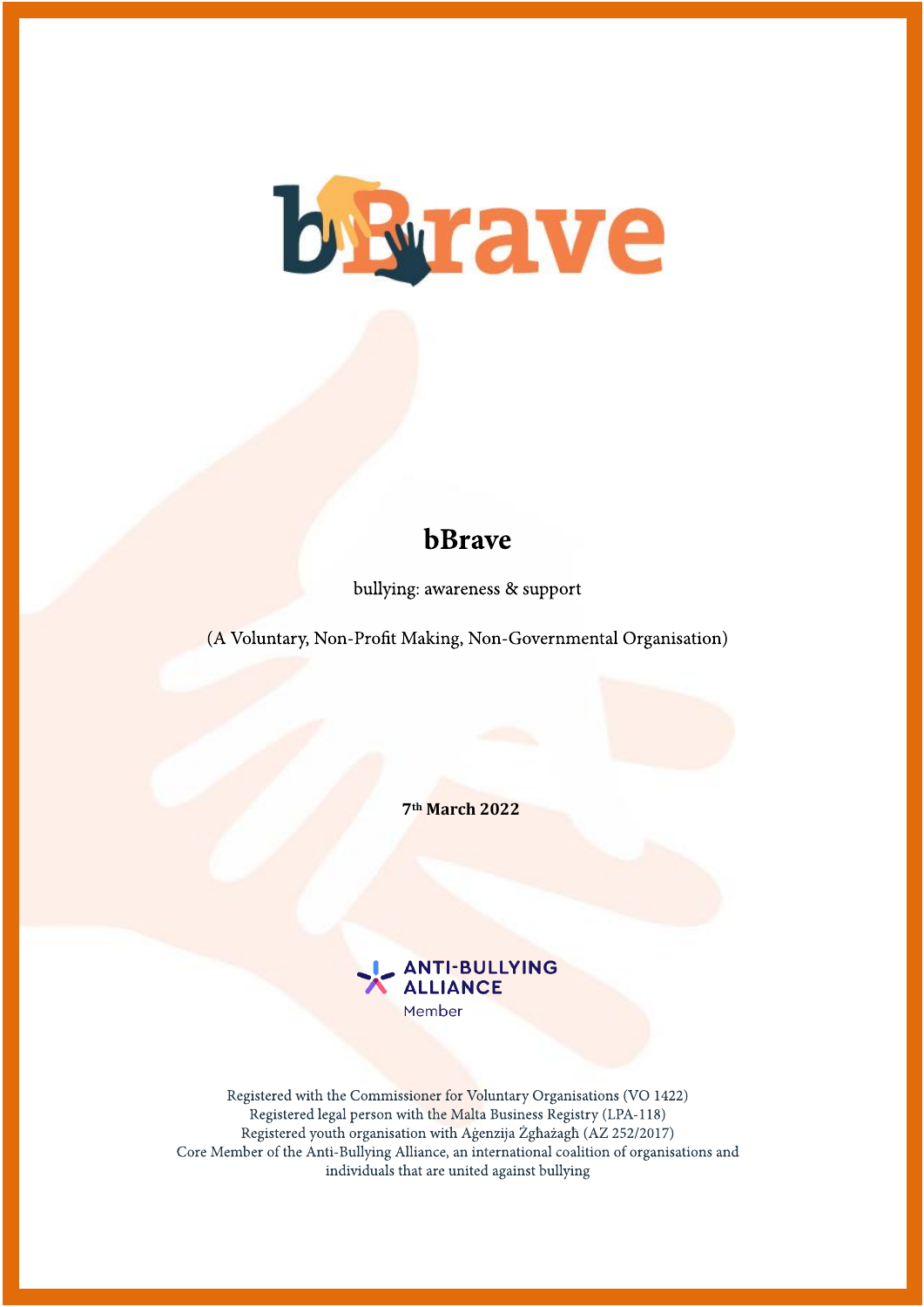# **Statute**

# **NAME**

- 1. The full name of the organisation shall be "**bBrave** *– bullying: awareness & support*".
- 2. The short name of the organisation shall be "**bBrave**".
- 3. The organisation shall hereinafter be referred to as the "**Organisation**".

# **ADDRESS & OTHER CONTACTS**

- 4. The principal contact details of the Organisation shall be the following:
	- 4.1. Address: c/o 3, Honeycomb, Preziosi Street, Alley 2, Ħal Lija, LJA 1190, MALTA;
	- 4.2. Tel.: (+356) 79 80 81 82;
	- 4.3. Emai[l:](mailto:librerial@onvol.net) [info@bbrave.org.mt;](mailto:info@brave.org.mt) and
	- 4.4. Website: www.bbrave.org.mt.

## **MISSION STATEMENT OF THE ORGANISATION**

- 5. The mission statement (the "**Mission Statement**") of the Organisation shall be the following:
	- 5.1. *To raise awareness on different forms of bullying, to facilitate assistance for individuals suffering from bullying and for the reform of individuals displaying bullying behaviour in Malta.*
- 6. The Maltese version of the Mission Statement shall be the following:
	- 6.1. *Sabiex titqajjem kuxjenza dwar forom differenti ta' bulliżmu, sabiex tiġi ffaċilitata l-għajnuna għal dawk li jsofru l-bulliżmu u għar-riforma ta' min jadotta mġieba ta' bulliżmu f'Malta.*
- 7. In case of conflict, the English version of the Mission Statement shall prevail.

## **OBJECTIVES**

- 8. The Organisation shall have the following objectives:
	- 8.1. To provide information about bullying, including but not limited to,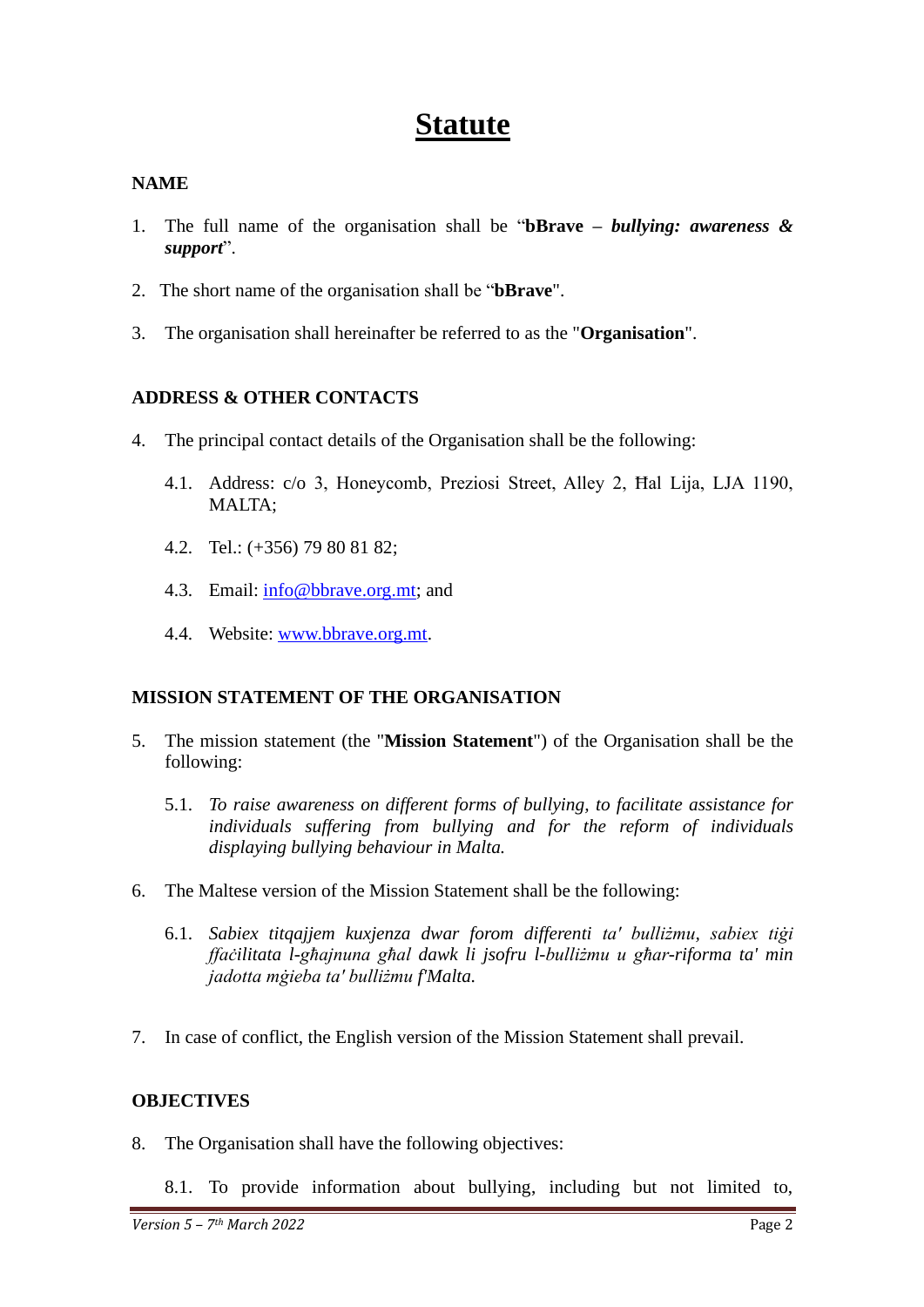emotional bullying, physical bullying, sexual bullying, neglect and cyber bullying;

- 8.2. To educate about the effects of bullying; physical and psychological harm, negative thoughts, self-harm, decrease of self-esteem and suicide, amongst others;
- 8.3. To help individuals suffering from bullying find the right support, principally by linking them to the apposite organisation, authority, individual or body;
- 8.4. To educate and assist individuals displaying bullying behaviour to discover that their internal energy could be converted into the good leadership of others;
- 8.5. To raise public awareness about materials and resources which may help both individuals displaying bullying behaviour and those suffering from their bullying;
- 8.6. To promote the participation of the Organisation on a national and international level, including the collaboration with pertinent administrations, authorities, organisations and other individuals or bodies;
- 8.7. To raise funds by means of subscription of members (the "**Members**"), sponsorships, the participation in other funding opportunities, or otherwise, for all the purposes and objectives of the Organisation in such amounts and in such manner as may be authorised by the Council;
- 8.8. To partner or otherwise collaborate with any national or international organisation/s as may be authorised by the Council;
- 8.9. To encourage and promote research; and
- 8.10. To do all that which is ancillary, incidental or conducive to the attainment of the above objectives.

## **GENERAL POLICY**

- 9. The Organisation shall be voluntary, independent and autonomous from government.
- 10. The Organisation shall have its own legal personality.
- 11. The Organisation is established exclusively for social and public purposes on a nonprofit making basis, as defined in the *Voluntary Organisations Act, 2007* (the "**Act**"), and any excess of funds received or generated from its activities must always be reinvested in the same Organisation.
- 12. The Organisation shall, if the need arises, employ or engage individuals to work for the Organisation against payment. Such employment or engagement must be carried out having due regard to the stipulations laid out in the Organisation's Code of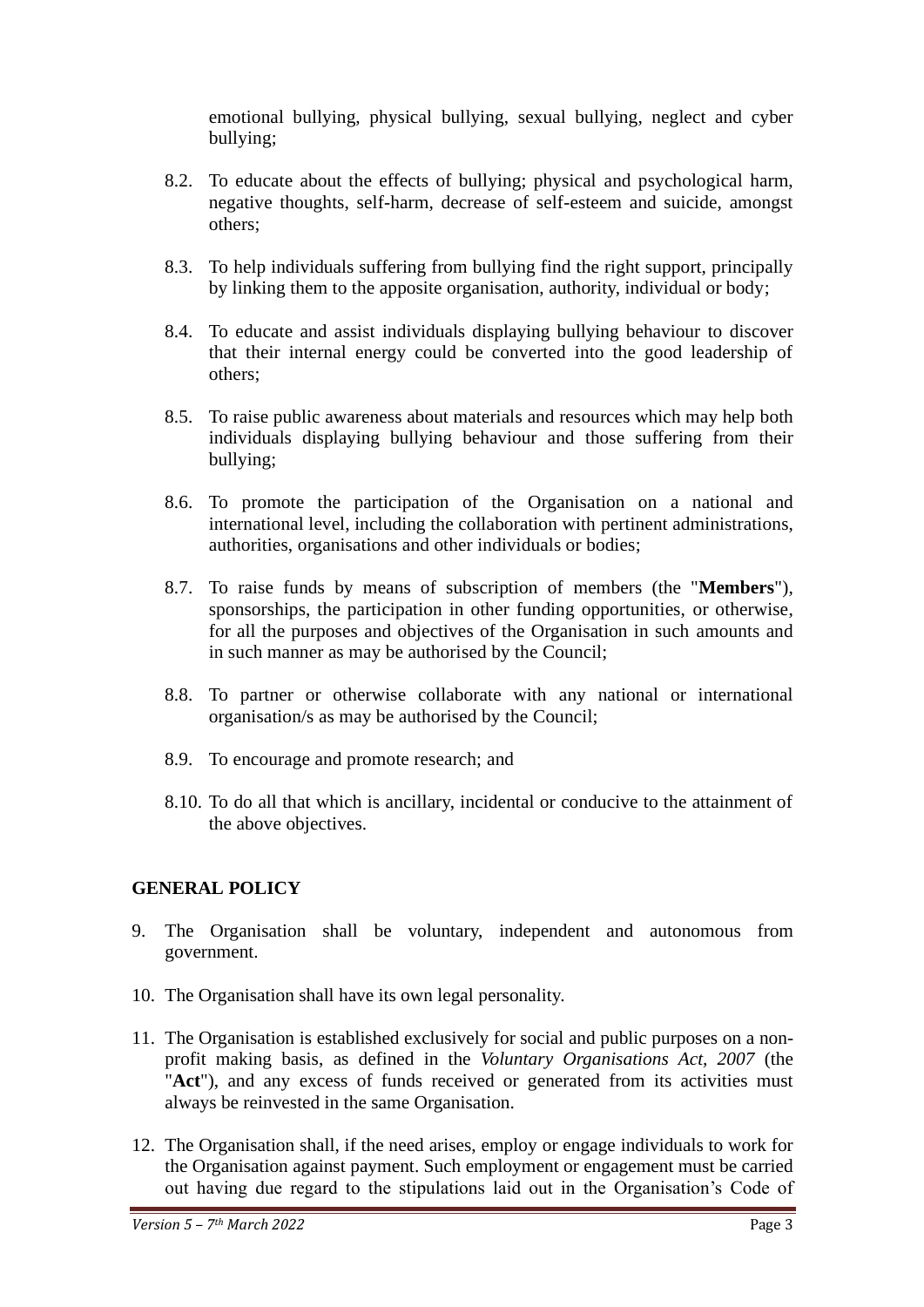Ethics & Discipline (the "**Code**").

- 13. The accounts of the Organisation shall be prepared as required by law, and reviewed or audited and published on a yearly basis. The financial year of the Organisation shall end on the 31<sup>st</sup> December of each year.
- 14. Provided its autonomy is not compromised, the Organisation may collaborate with other entities on a national, regional or international basis in order to further its aims.
- 15. The Organisation may require taking firm decisions, from time to time, on events which fall within its remit. Nevertheless, it shall not associate itself with any partisan political or religious views and/or make such affiliations.
- 16. All prospective Members of the Organisation shall have access to the Statute of the Organisation upon demand. Prospective Members will be required to state that they are aware of the objectives of the Organisation.
- 17. The Organisation may:
	- 17.1. obtain a pecuniary gain from its activities when such gain is not received or credited to any private interest, but is exclusively utilised for the purposes of the Organisation; and
	- 17.2. buy or sell or otherwise deal in goods or services where such activities are exclusively related to the Organisation's principal purposes.
- 18. The Organisation shall comply with the Act, as well as any relevant subsidiary legislation thereto, in addition to all other applicable laws.

## **STRUCTURE AND MEMBERSHIP**

- 19. All persons above the age of 18 years irrespective of race, place of origin, political opinions, colour, creed, sex, sexual orientation or gender identity, are eligible to become Members of the Organisation with full voting rights.
- 20. The Council may, on the terms that it deems fit, resolve to also admit:
	- 20.1. minors, provided that such Members shall not have any voting rights or the right to attend General Meetings of the Organisation;
	- 20.2. corporate Members; in the case that such corporate Members are entitled to designate a number of individual Members, each such individual Member shall enjoy the rights afforded to it under Article 19 above; and
	- 20.3. Honorary Members or Honorary Past Members, who shall carry no vote, but may attend meetings of the Organisation upon the invitation of the Council.
- 21. The affairs of the Organisation, in all matters not reserved for the Organisation in General Meeting by this Statute, shall be managed by the Council of the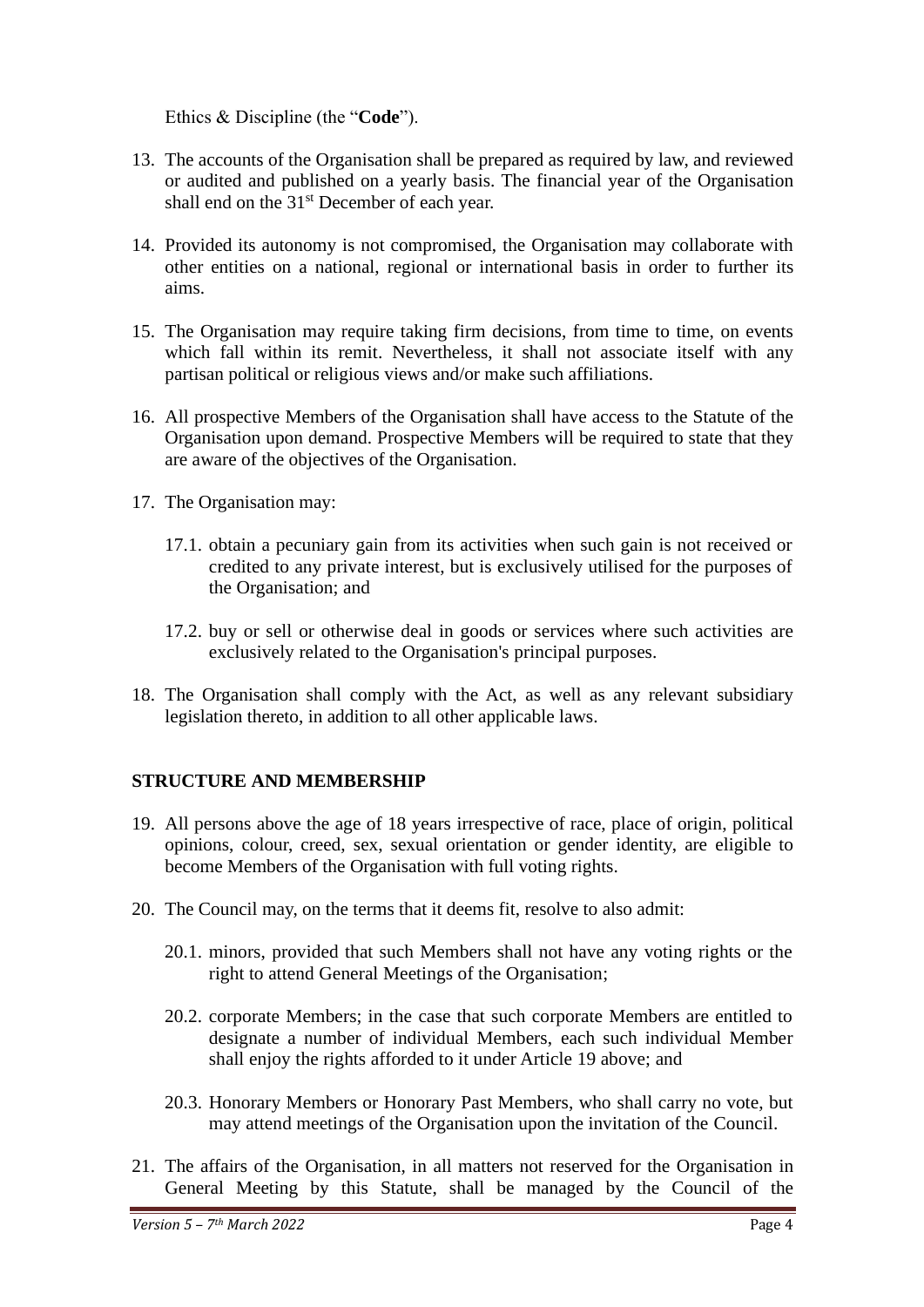Organisation, which for the purposes of the Second Schedule to the Civil Code (CAP 16), shall act as the board of administration.

- 22. The Council shall consist of a minimum of three (3) and a maximum of nine (9) Members of the Organisation. The roles assigned to the elected Members to the Council shall be determined by the elected Members themselves, and shall comprise those offices contemplated under this Statute and as may otherwise be determined by the Council, which may include the role of 'Member' of the Council.
- 23. An election shall be held every year during the Annual General Meeting of the Organisation, when half the Members of the Council shall resign. The Members to resign shall be agreed between the Members of the Council. Resigning Members of the Council shall be eligible for re-election. This procedure is intended to avoid the unnecessary disruption of the work of the Organisation following an Annual General Meeting.
- 24. Votes during elections may be cast by a show of hands, or, upon the request of at least three (3) Members, by secret ballot. Those Members obtaining the highest number of votes shall be elected. In case of a tie for the last vacant position(s), there shall be held a further election between such Members for such position(s).
- 25. The Members of the Council as of the date of this Statute shall be listed in **Schedule A** to this Statute.
- 26. A Member of the Organisation who wishes to form part of the Council should be a fully subscribed Member of the Organisation. Such Member may stand for election or be co-opted by the Council at its sole discretion subject to the provisions of this Statute. All Members of the Council must be in possession of a clean Police Conduct, other than for minor traffic offences. If, throughout the carrying out of their office, any Member of the Council is accused, charged or convicted of any offence, they must disclose such event in writing to all the other Members of the Council, who shall determine amongst them whether the affected Member should be suspended or disqualified from his office.
- 27. In the event of the resignation (or termination from post for other reasons) of a Council Member, the Council may – and if membership of the Council is less than three  $(3)$ , will – co-opt other Member/s to take his/her place following a call for interest communicated to all Members of the Organisation. If the outgoing Members are still on the Council when such co-option is discussed, such outgoing Members shall not cast a vote on this matter. The Council may also, in its sole discretion, co-opt other Member/s to the Council following a call for interest communicated to all Members of the Organisation. Any co-opted Member shall retain his office only until the next General Meeting, but he shall then be eligible for re-election.
- 28. Any Council Member who fails to attend Council meetings for three (3) consecutive times without valid reasons may be asked by the Council to step down.
- 29. The Members of the Council will elect a President, a Vice-President, a Secretary General and a Treasurer from amongst them. Other posts may be allocated to the elected Members, as determined by the Council.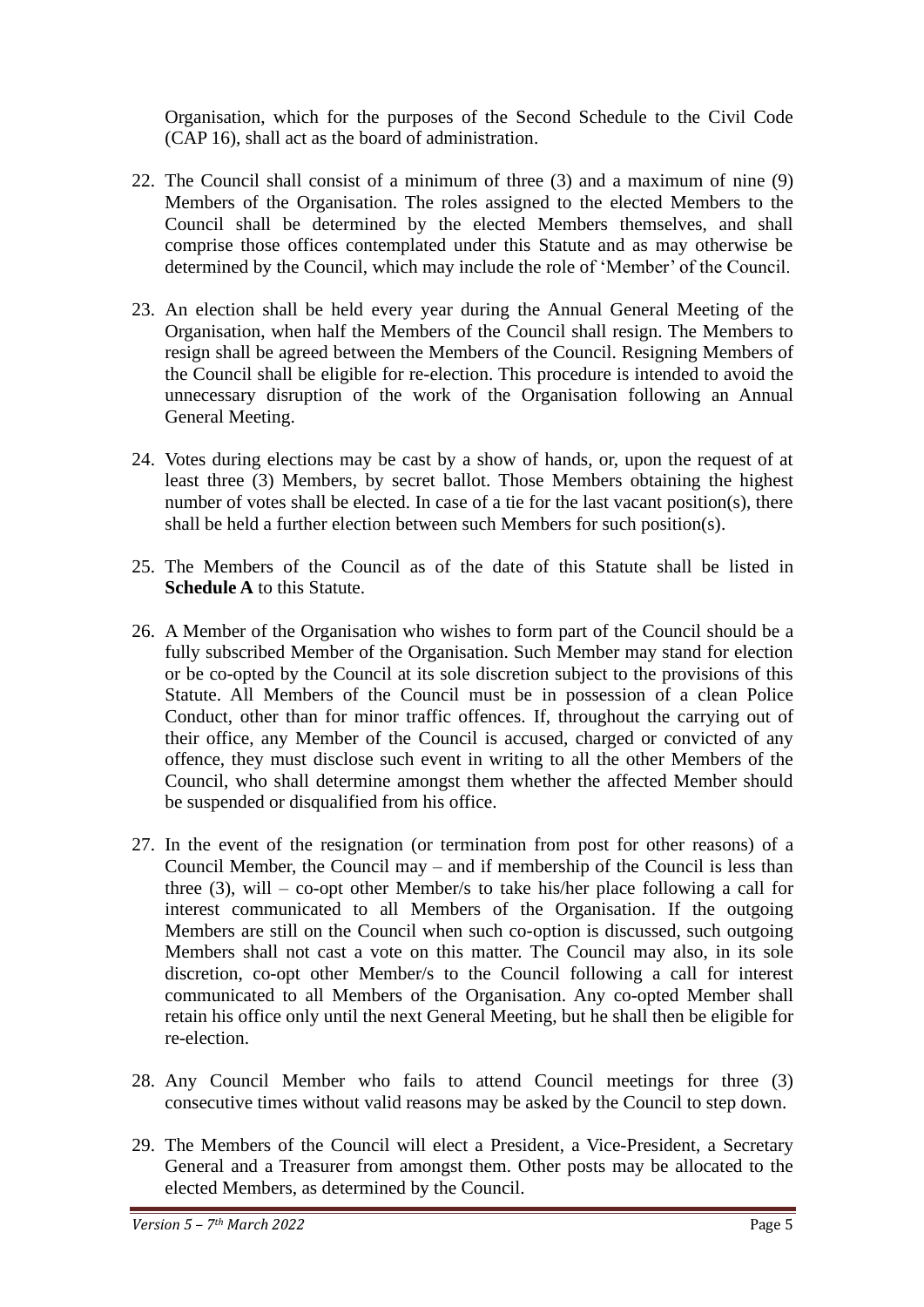30. Nominations for the Council must be submitted on the appropriate official forms at least eighteen (18) days prior to the General Meeting. In the absence of sufficient prior nominations reaching the Council on the appropriate date, the outgoing Council may invite nominations from the floor on the day of the Annual General Meeting.

## **POWERS OF THE COUNCIL**

- 31. The business of the Organisation shall be managed by the Council, which may pay all such expenses, preliminary and incidental to the promotion, formation, establishment and registration of the Organisation as they deem fit.
- 32. Legal and judicial representation of the Organisation shall vest jointly in any two (2) out of the following Members of the Council: the President, the Vice-President, the Secretary General and the Treasurer.
- 33. No regulation made by the Organisation in a General Meeting shall invalidate any prior act of the Council which would have been valid if such regulation had not been made. Notwithstanding the aforementioned, the Organisation may, in General Meeting, resolve to overturn the decision of the Council from the date of such resolution.
- 34. The Members for the time being of the Council may act notwithstanding any vacancy in their constitution.
- 35. The Council is authorised to consult and seek the advice of any other person with the aim of improving the welfare or condition of both its Members and the Organisation itself.
- 36. The Council is authorised to appoint advisers (the "**Advisers**") or committees (the "**Committees**") to support it in its work. Advisers and Committees shall operate under:
	- 36.1. the Code;
	- 36.2. the *Code of Good Governance, Practice and Ethics for Administrators of Voluntary Organisations* issued by the Office of the Commissioner for Voluntary Organisations;
	- 36.3. the *Terms of Reference* issued to them by the Council; and

36.4. any other direction received from the Council.

- 37. Committees shall otherwise regulate their own procedures.
- 38. No Member of the Council or any Committee may vote on matters on which such Member may have a conflict of interest. Any conflicts of interest or potential conflicts of interest must be declared at the outset of any meeting (including General Meetings), and the conflicted Member may be asked to leave the meeting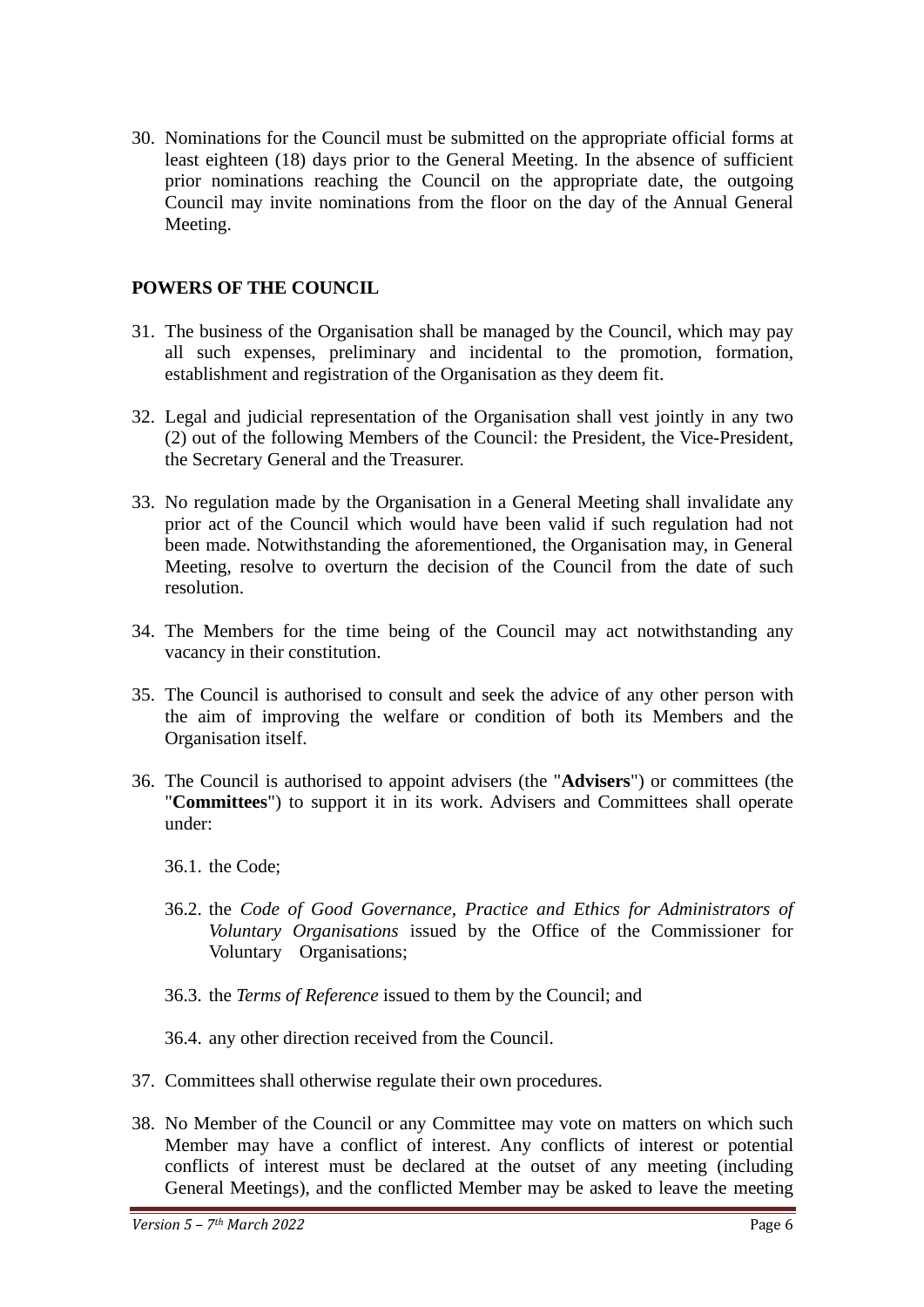during the discussion of the impacted business.

# **ETHICS & DISCIPLINARY COMMITTEE**

- 39. There shall be an Ethics & Disciplinary Committee made up of three  $(3)$  individuals, who may not necessarily be Members of the Organisation, but must be elected by the Members in General Meeting.
- 40. The objectives of this Committee shall be to:
	- 40.1. Monitor the ethical behaviour of the Council;
	- 40.2. Manage and ensure compliance with the Code;
	- 40.3. Assist and give advice to Members on ethical dilemmas encountered in society that could potentially lead to a breach of ethics by the Member in the execution of a particular task or mode of behaviour on behalf of the Organisation;
	- 40.4. Recommend to the Council to report to the relevant authorities or partner organisations those cases which do not fall within its competence;
	- 40.5. Conduct disciplinary proceedings and adjudicate thereupon; and
	- 40.6. Carry out such other tasks as requested by the Council.

## **PRESIDENT AND VICE-PRESIDENT**

- 41. The President will chair all Council meetings and General Meetings of the Organisation. The President shall undertake such functions in respect of the Organisation as the Council may determine from time to time.
- 42. The Council will also elect from among its Members a Vice-President and may determine for what period the Vice-President is to hold office. The Vice-President will exercise all powers in the absence of the President.
- 43. Provided that in the absence of both the President and the Vice-President, and provided a quorum is present, the Council will have the power to appoint a substitute/s from among its Members to chair the meetings.
- 44. The Council may resolve to remove any Member from the Council for any valid reason, or absolve any Member of the Council from such Member's position, in which case such person shall remain a Member of the Council.
- 45. The President and the Vice-President shall undertake such other functions in respect of the Organisation as the Council may determine from time to time.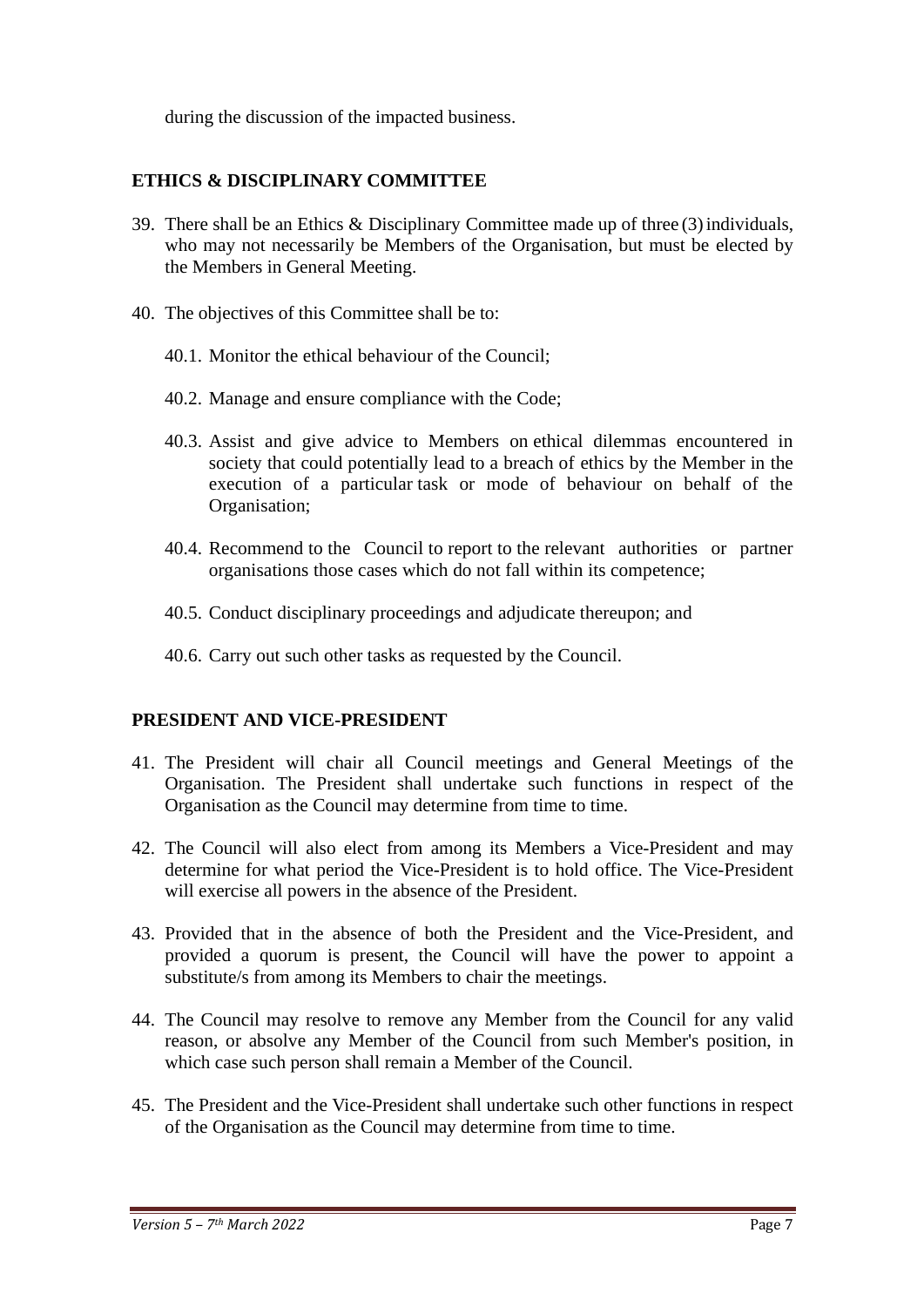#### **SECRETARY GENERAL**

- 46. The Secretary General will be responsible for the secretarial and administrative work of the Council, including the taking of minutes at all meetings of the Council and General Meetings ("**Minutes**"), as well as maintaining a list of Members of the Organisation.
- 47. The Council may elect from among its Members an Assistant Secretary General to assist the Secretary General as necessary.
- 48. Any Secretary General so appointed by the Council may also be removed by the Council, in which case, however, the Secretary General shall remain a Member of the Council.
- 49. The Secretary General shall undertake such other functions in respect of the Organisation as the Council may determine from time to time.

## **TREASURER**

- 50. The Treasurer will be responsible for all the funding, financial and accounting work of the Organisation.
- 51. The Council may elect from among its Members an Assistant Treasurer to assist the Treasurer as necessary.
- 52. Any Treasurer so appointed by the Council may also be removed by them, in which case, however, the Treasurer shall remain a Member of the Council.
- 53. The Treasurer shall keep such proper books of accounts for presentation at every General Meeting of the Organisation, or at any other time if required (upon reasonable notice) by the Council. The accounts shall contain a faithful and accurate report and statement concerning the finances of the Organisation. Accounts must be prepared in accordance with the requirements of the law, including the Act, as well as any relevant subsidiary legislation issued thereunder.
- 54. The Treasurer shall undertake such functions in respect of the Organisation as the Council may determine from time to time.

## **DISQUALIFICATION OF MEMBERS OF THE COUNCIL**

- 55. The office of a Member of the Council shall be vacated if the Member:
	- 55.1. ceases to be a Member of the Organisation;
	- 55.2. resigns from office by notice in writing to the Council.
	- 55.3. is removed from office by a resolution duly passed pursuant to Article 56 of this Statute;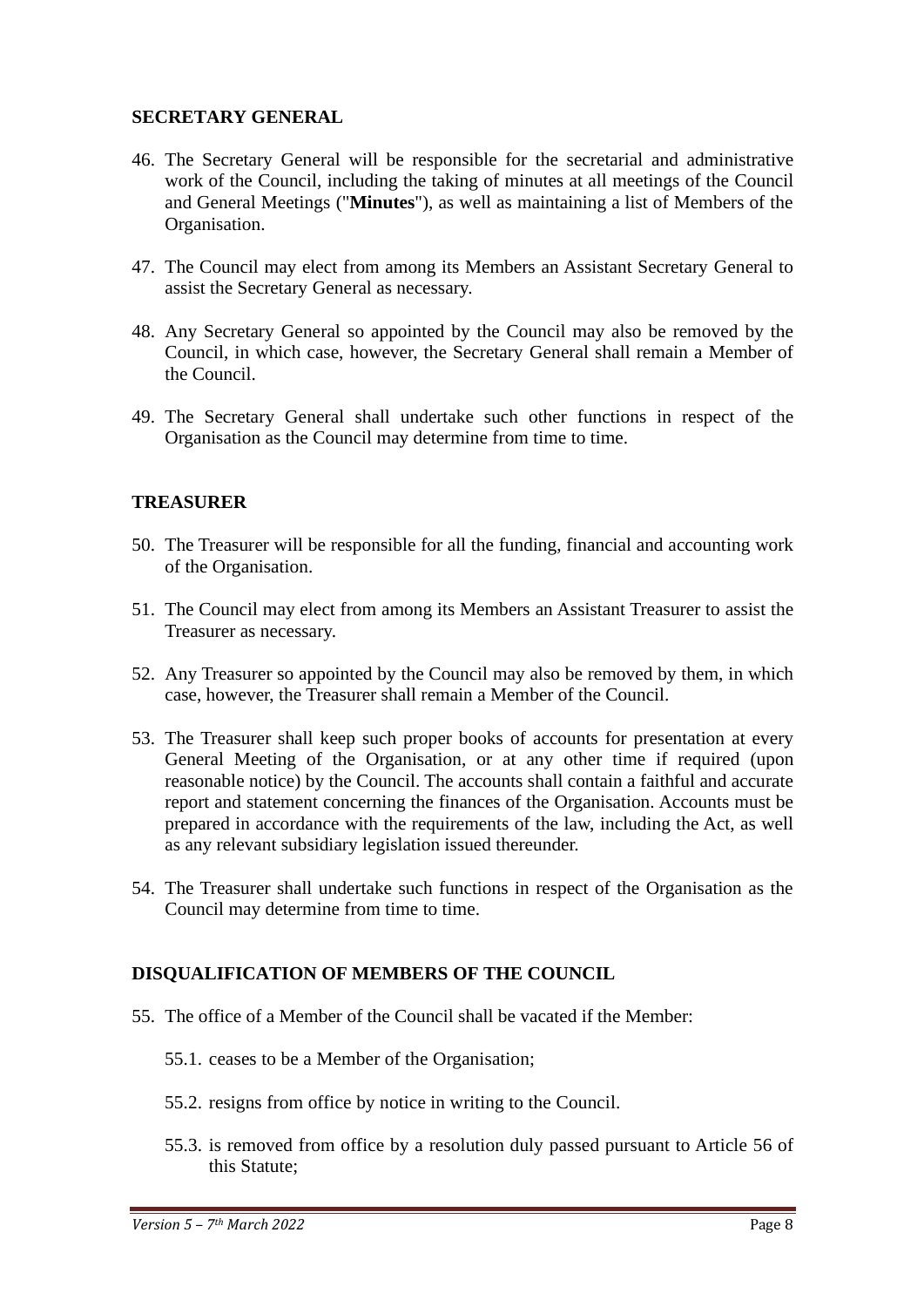- 55.4. acts against the interests of the Council and/or the Organisation;
- 55.5. materially breaches the Statute, Code or other procedure of the Organisation; or
- 55.6. is convicted of a criminal offence, other than for minor traffic offences.

# **SUSPENSION OF MEMBERS OF THE COUNCIL**

- 56. The Council (by resolution) or the Organisation (by a resolution taken at an Extraordinary General Meeting) may remove any Member of the Council before the expiration of the period of office if such Member is found to have triggered one of the conditions of Article 55 above or to be guilty of:
	- 56.1. repetitive disruption of meetings;
	- 56.2. breaching the Code or such other policies and procedures that may be issued to govern the activities of the Organisation;
	- 56.3. hindering the function of the Organisation; or
	- 56.4. breaching the confidentiality and trust of other Members.
- 57. The Council or the Organisation in Extraordinary General Meeting may by the same or another resolution appoint another Member to replace the Member that was removed; however, any person so appointed shall retain office for the same period that the former Member would have held.

# **PROCEEDINGS OF THE COUNCIL**

- 58. Subject as herein provided, the Members of the Council may meet together for the dispatch of business, adjourn and otherwise regulate their meetings as they think fit.
- 59. The Council shall meet at least four (4) times a year.
- 60. The quorum for meetings of the Council shall be that of three (3) voting Members. Members shall be allowed to attend a meeting remotely, such as through Skype or Teams, phone or other suitable communications means. The Secretary General shall note their remote presence in the Minutes, but shall consider them fully for the purposes of quorum and voting. If no quorum is present within fifteen (15) minutes from the time appointed for the meeting, the meeting shall be adjourned to the same day and the same time of the following week.
- 61. Matters decided at any meeting of the Council shall be decided by a simple majority of votes. In case of an equality of votes, the Chairperson of the meeting shall ask for a re-vote. In the event of an equality of votes on the revote, the Chairperson of the meeting shall have a casting vote.
- 62. On the request of any Member of the Council, the Secretary General shall, within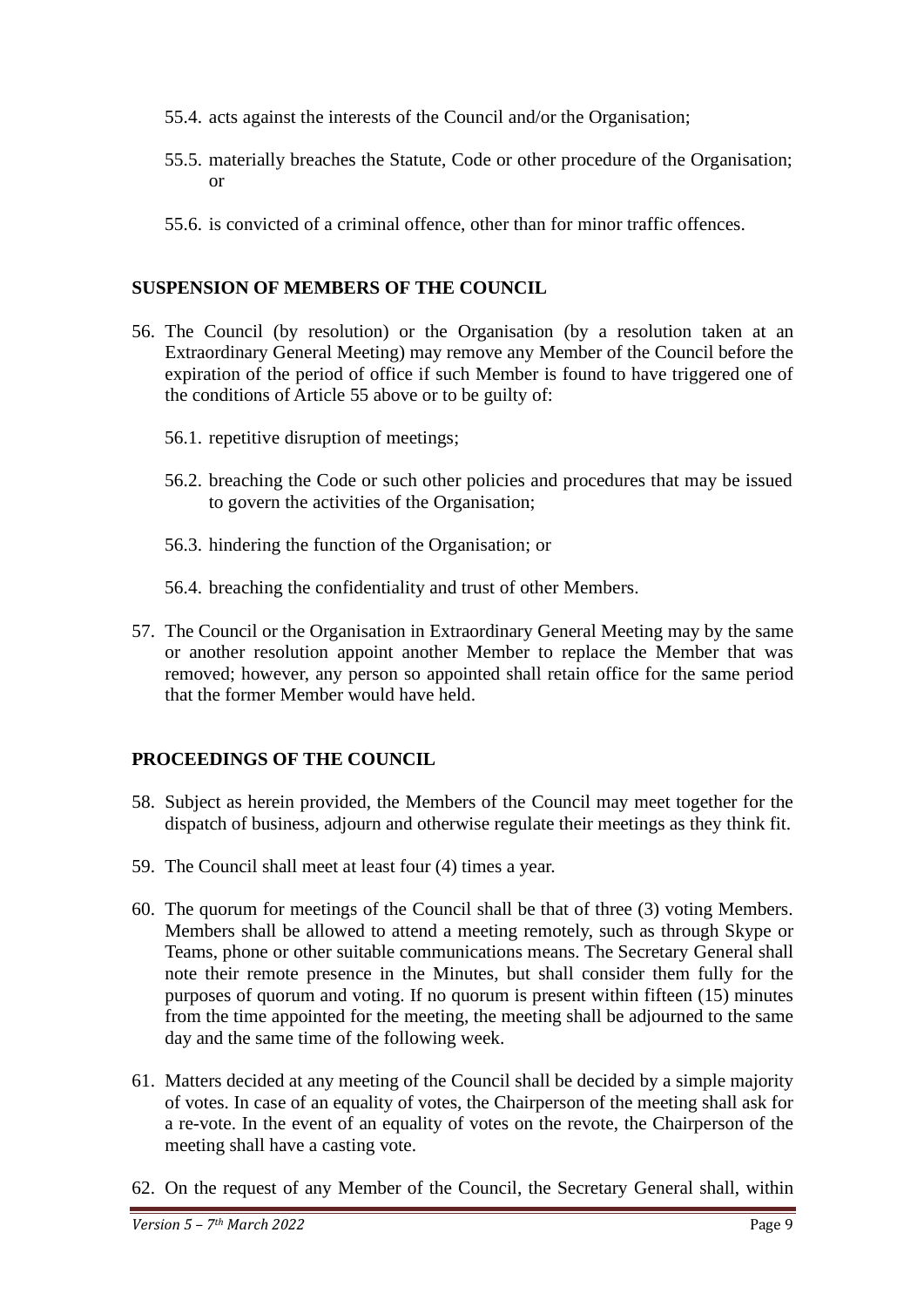five (5) working days, summon a meeting of the Council by notice (containing an agenda and stating the time and place of such meeting) served upon the several Members of the Council giving a notice period of at least five (5) working days. Any accidental failure to give such notice to any Member of the Council entitled thereto shall not invalidate any of the proceedings of such meeting so long as a quorum is present thereat. Such notice may be given in writing (including by email). The requirements under this Article 62 may be dispensed with by agreement between all the voting Members of the Council.

- 63. A meeting of the Council at which a quorum is present shall be competent to exercise all the authorities, powers and discretion by or under the regulations of the Organisation for the time being vested in the Council generally.
- 64. The Council shall cause proper Minutes to be made of all appointments of officers made by the Council and of the proceedings of all meetings of the Organisation and of the Council and of the Committees.
- 65. All business transacted at such meetings, and any such Minutes of any meeting, if purporting to be signed by the Chairperson and secretary of such meeting, or by the Chairperson and secretary of the next succeeding meeting, shall be sufficient evidence without any further proof of the facts therein stated.

# **SUBSCRIPTIONS, FINANCES AND ACCOUNTS**

- 66. Applications for membership (the "**Applications**") and renewals thereof shall be in the form, on the terms and against the fee(s) (the "**Fees**") determined by the Council.
- 67. Renewal Fees shall be payable yearly in advance shall fall due as of the date determined by the Council.
- 68. The Council may suspend the membership of existing Members whose Fees have not been paid. Suspended Members shall temporarily lose their membership benefits, as determined by the Council. The Council may additionally terminate the suspended Members' membership if Fees remain unpaid for a period of more than six (6) months.
- 69. Any Member who resigns or forfeits his membership shall not be entitled to a refund of the Fees or part thereof. Upon rejoining, he shall be liable to pay a readmission fee equivalent to one (1) year's subscription.
- 70. The Organisation shall also finance its activities from sponsorships, voluntary contributions, donations or grants by any private or public individual or entity, and from fundraising activities.
- 71. The Organisation shall seek to open bank accounts with reputable bank(s) in the name of the Organisation. The authorised joint signatories for operating such accounts shall be any two (2) out of the following Members of the Council: the President, the Vice- President, the Secretary General and the Treasurer.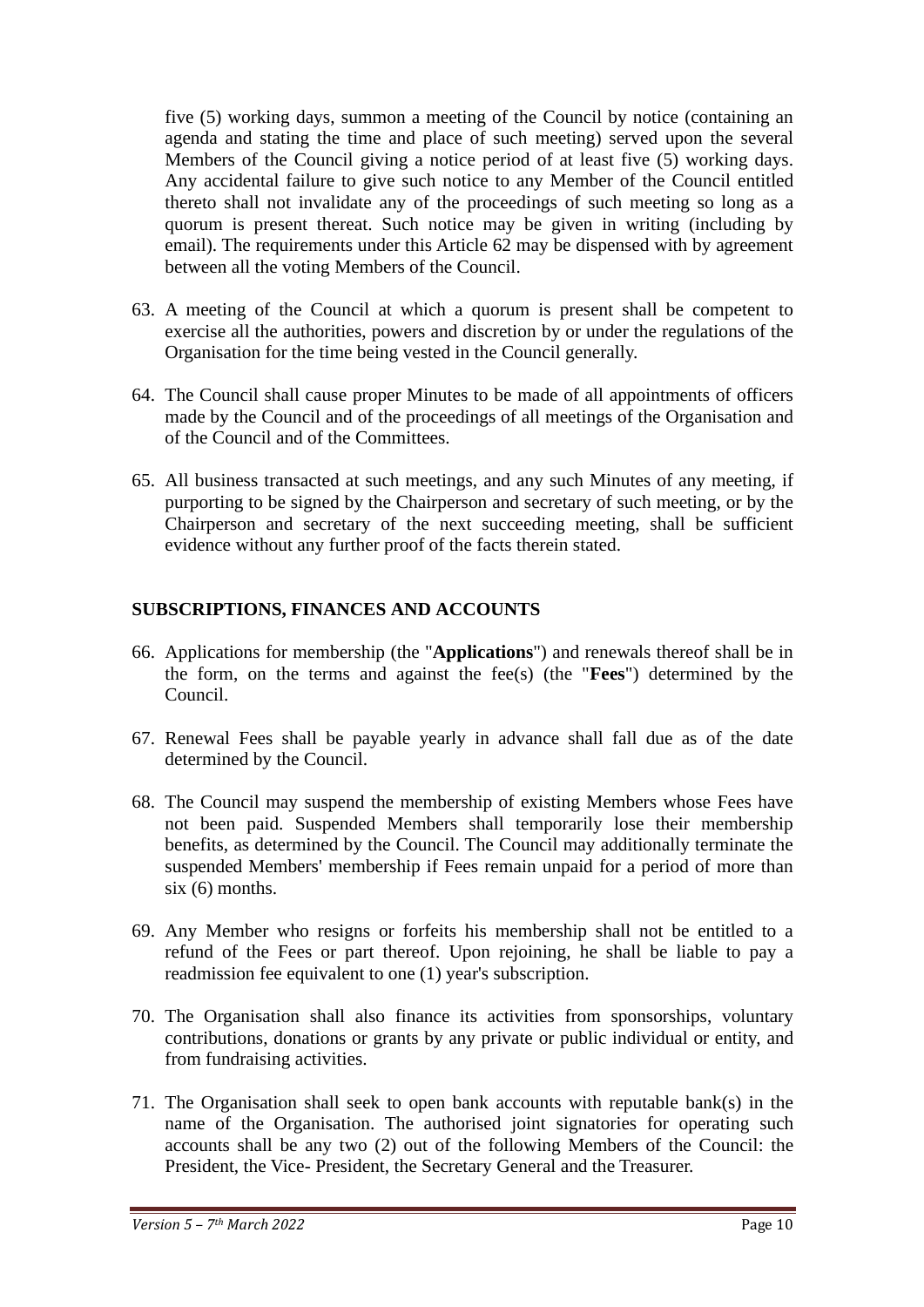## **GENERAL MEETINGS**

- 72. An Annual General Meeting of the Organisation shall be held every year. Notice of the day and time of the Annual General Meeting shall be given to each Member at least two (2) weeks before such day.
- 73. Extraordinary General Meetings of the Organisation may be summoned by the Council, and shall also be summoned upon a request in writing signed by at least ten per cent (10%) of the Members. Upon such request, the Secretary General shall, within five (5) working days from receiving the request, summon an Extraordinary General Meeting by notice (containing an agenda and stating the time and place of such General Meeting) served upon all Members of the Organisation giving a notice period of at least one (1) week before such day. Any accidental failure to give such notice to any Member of the Organisation entitled thereto shall not invalidate any of the proceedings of such General Meeting so long as a quorum is present thereat. Such notice may be given in writing (including by email).
- 74. At any General Meeting of the Organisation, every paid Member of the Organisation shall be entitled to be present, and every Member shall be entitled to one (1) vote upon every matter raised.
- 75. Members who are entitled to attend General Meetings and vote thereat may participate by proxy (including voting) in the form indicated by the Council.
- 76. Votes may be cast by a show of hands, or, upon the request of at least three (3) Members, by secret ballot. All decisions at General Meeting shall be taken by a simple majority of the Members present. In the case of equality of voting, the Chairperson of the General Meeting (who shall be the President of the Council or another Member of the Council, as decided amongst the Members of the Council who are present) shall have a second or casting vote.
- 77. The Secretary General shall take Minutes of the proceedings at all General Meetings of the Organisation.
- 78. The President (or another Member(s) of the Council, as decided amongst the Members of the Council who are present) shall present the Annual Report of the Organisation at the Annual General Meeting.
- 79. The quorum for the Annual or Extraordinary General Meeting shall be five per cent (5%) of the paid Members entitled to attend and vote thereat. If quorum is not reached within thirty (30) minutes from the commencement of such General Meeting, the quorum shall convert to the quorum required for Meetings of the Council. However, the quorum at these General Meetings shall in no case be less than five (5) paid Members. In the absence of such quorum, the General Meeting shall be adjourned, with the same agenda, to the same day of the following week, and all decisions taken at such adjourned General Meeting shall be binding on the Organisation as a whole regardless of the number of Members present.
- 80. The auditors, accountants or reviewers of accounts shall be nominated and elected by the Members attending and having a right to vote at General Meetings. No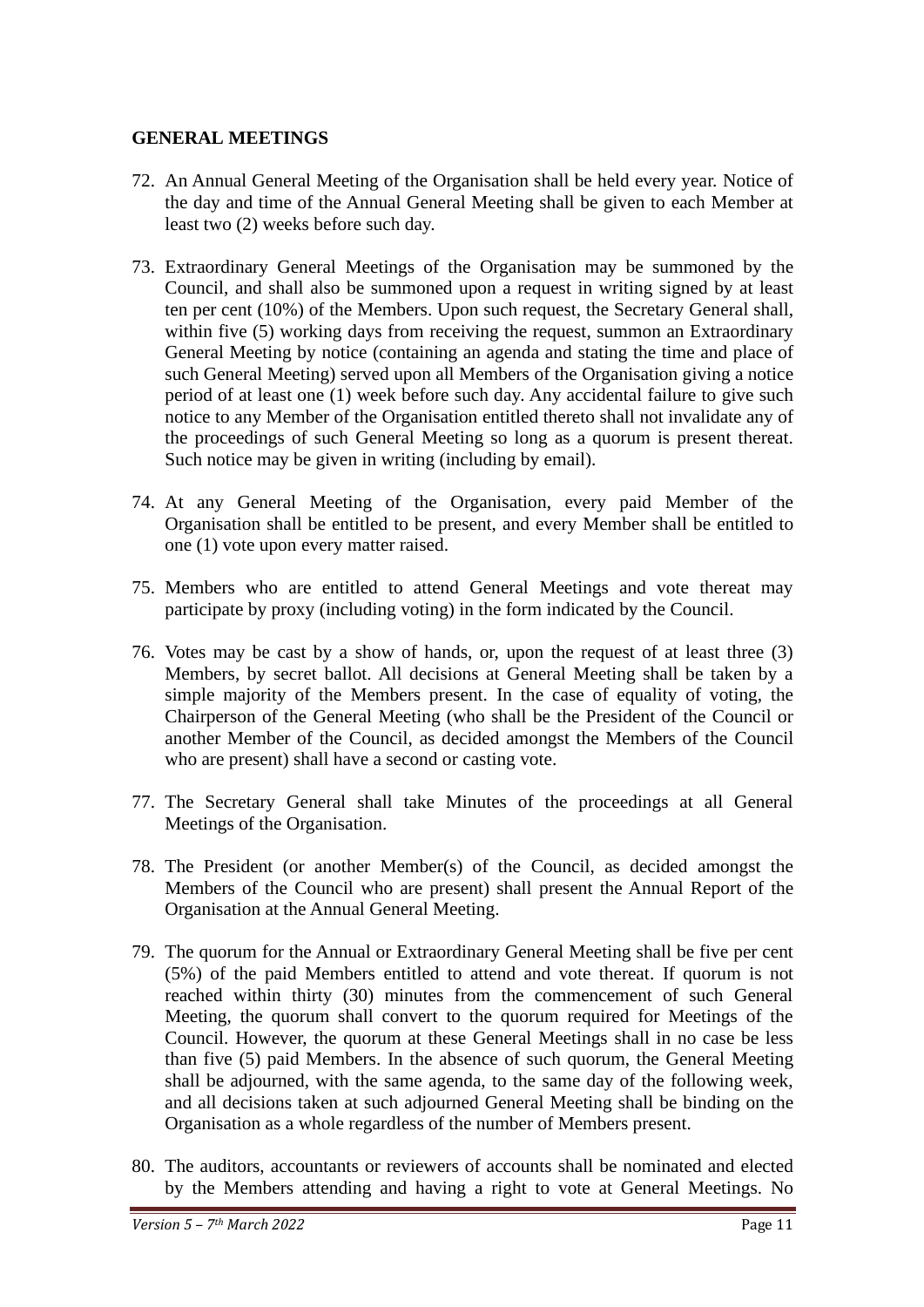Member who has held office on the Council during the past twelve (12) months will be eligible for such nomination. No auditor, accountant or reviewer of accounts shall run for office on the Council during the twelve (12) months following the period for which such person had prepared the accounts. When required by law, the auditors, accountants or reviewers of accounts shall be independent and not selected from the Members of the Organisation.

81. Members shall be allowed to attend a General Meeting remotely, such as through Skype or Teams, phone or other suitable communications means. The Secretary General shall note their remote presence in the Minutes, but shall consider them fully for the purposes of quorum and voting.

# **CONDUCT OF MEMBERS**

- 82. Every Member shall conform to the Organisation's Statute, Code and other rules and procedures as may be issued by the Organisation from time to time.
- 83. Disciplinary proceedings may be brought against any Member or Members for alleged misbehaviour, including those accused to have:
	- 83.1. breached the Statute, the Code, or any other rules and procedures of the Organisation;
	- 83.2. brought, or attempted to bring, disrepute onto the Organisation;
	- 83.3. performed material acts of bullying; or
	- 83.4. otherwise acted against the interests of the Organisation.
- 84. Disciplinary proceedings shall be held before the Ethics & Disciplinary Committee, and where such committee is not constituted, such functions shall be carried out by the Council. No person may hear and adjudicate a disciplinary hearing if there is a conflict of interest or potential conflict of interest. If one (1) or more members of the Disciplinary Committee shall have such a conflict, the Council shall elect such other individuals to temporarily sit on the Disciplinary Committee to hear the conflicted case.
- 85. If the said Member fails to appear before the Disciplinary Committee without reasonable justification, such absence shall be considered an admission of the allegations.
- 86. If the misbehaviour is proven, or if the Member fails to appear for the disciplinary proceedings as contemplated in Article 85 above, the Member shall be either temporarily suspended or permanently dismissed from the Organisation.
- 87. The Council may only exceptionally accept the readmission of a dismissed Member for valid reasons.